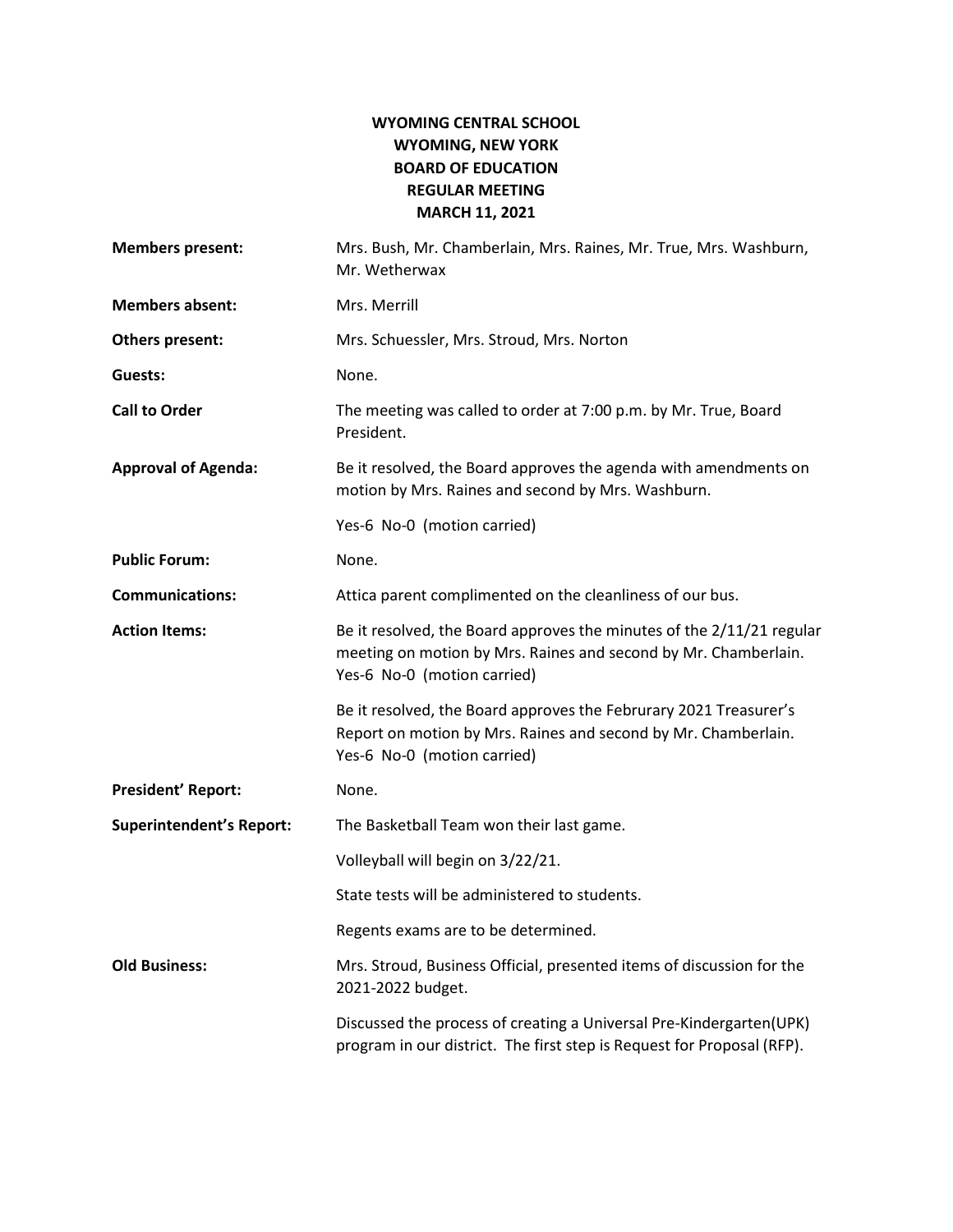|                                 | Be it resolved, the Board approves the Wyoming Teachers' Association<br>Contract, beginning 7/1/20 and ending 6/30/22, on motion by Mrs.<br>Raines and second by Mr. Chamberlain.<br>Yes-6 No-0 (motion carried)                             |
|---------------------------------|----------------------------------------------------------------------------------------------------------------------------------------------------------------------------------------------------------------------------------------------|
| <b>New Business:</b>            | Be it resolved, the Board approves the Staff Appreciation Week<br>expenses, not to exceed \$250.00, on motion by Mrs. Raines and second<br>by Mrs. Washburn.<br>Yes-6 No-0 (motion carried)                                                  |
|                                 | Be it resolved, the Board approves a special board meeting on 4/20/21<br>at 7:00 pm, for the purpose of finalizing the 2021-2022 budget, on<br>motion by Mrs. Bush and second by Mr. Chamberlain.<br>Yes-6 No-0 (motion carried)             |
|                                 | Be it resolved, the Health Emergency Plan, on motion by Mr.<br>Wetherwax and second by Mrs. Raines.<br>Yes-6 No-0 (motion carried)                                                                                                           |
|                                 | Be it resolved, the Board approves the first reading and waive the<br>second reading of policy #3421 on motion by Mr. Chamberlain and<br>second by Mrs. Washburn.<br>Yes-6 No-0 (motion carried)                                             |
|                                 | Be it resolved, the Board approves June 18, 2021, as the Juneteenth<br>Day Holiday, on motion by Mr. Chamberlain and second by Mrs. Bush.<br>Yes-6 No-0 (motion carried)                                                                     |
|                                 | Be it resolved, the Board approves the PASA, Pavilion Athletic Soccer<br>Association, to use the school soccer fields, on motion by Mrs. Raines<br>and second by Mrs. Bush.<br>Yes-6 No-0 (motion carried)                                   |
|                                 | Be it resolved, the Board approves the volleyball team to practice at the<br>Wyoming Baptist Church, while the school gym floor is being refinished,<br>on motion by Mrs. Raines and second by Mrs. Washburn.<br>Yes-6 No-0 (motion carried) |
| <b>Executive Session</b>        | Be it resolved, the Board approves to retire into executive session, for<br>the purpose of contractual, at 7:55 pm, on motion by Mrs. Raines and<br>second by Mr. Chamberlain.<br>Yes-6 No-0 (motion carried)                                |
| <b>Out of Executive Session</b> | The Board reconvened regular session at 8:30 pm.                                                                                                                                                                                             |
| Personnel                       | Be it resolved, the Board approves the following as summer cleaners for<br>2021, on motion by Mrs. Washburn and second by Mrs. Bush:                                                                                                         |
|                                 | -Cedric Streb, Full-time, \$12.84 per hour                                                                                                                                                                                                   |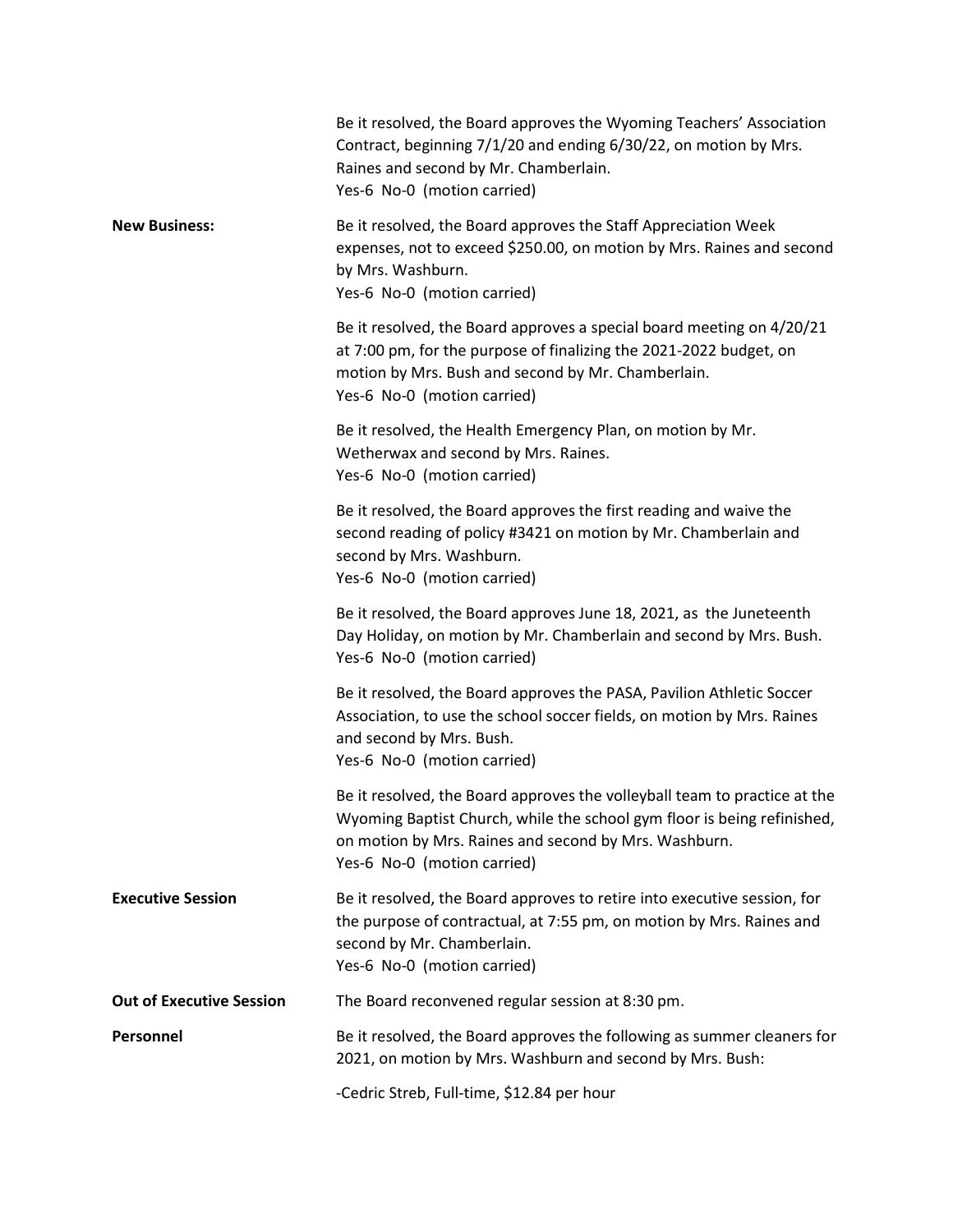-Chris Czworka, Part-time, \$12.84 per hour

Yes-6 No-0 (motion carried)

 Be it resolved, the Board approves the MOA for retirement eligible members of the Wyoming Teachers' Association contract and the MOA for the Wyoming Support Staff Association to retroactively increase wages for 2020-2021 to 7/01/20 and to change to semi-monthly and direct deposit for payrolls, effective 7/1/21, on motion by Mrs. Raines and second by Mrs. Washburn. Yes-6 No-0 (motion carried)

 Be it resolved, the Board approves Maria Herman, as the School Nurse for the summer 2021, 3 half days per week, at her hourly rate of pay, on motion by Mrs. Bush and second by Mrs. Raines. Yes-6 No-0 (motion carried)

 Be it resolved, the Board approves to waive the evaluation of the Superintendent, due to retirement, on motion by Mrs. Raines and second by Mr. Chamberlain. Yes-6 No-0 (motion carried)

 Be it resolved, the Board approves the revised 2020-2021 Terms and Conditions for: Michele Pearce, Mary Daniel, Emily Herman, Vern Baker, Joelle Stroud, Nancy Norton and Kathleen Schuessler, on motion by Mrs. Raines and second by Mr. Chamberlain. Yes-6 No-0 (motion carried)

 Be it resolved, the Board approves Penny Fisher, as Volleyball Coach, for the 2020-2021 school year, on motion by Mrs. Bush and second by Mr. Chamberlain.

Yes-6 No-0 (motion carried)

 Be it resolved, the Board approves Meghan Greiner, as a tutor, for 2020- 2021 on motion by Mrs. Raines and second by Mr. Chamberlain. Yes-6 No-0 (motion carried)

 Be it resolved, the Board approves Tony True, as a substitute cleaner, for 2020-2021, on motion by Mrs. Raines and second by Mrs. Bush. Yes-6 No-0 (motion carried)

 Be it resolved, the Board approves Marilyn Carroll, as a substitute Bus Aide, for 2020-2021 on motion by Mrs. Bush and second by Mrs. Washburn.

Yes-6 No-0 (motion carried)

 Be it resolved, the Board has decided to forego the procurement procedures set forth in Policy #5411, for the procurement of professional services, for Speech services for the 2021-2022 school year.